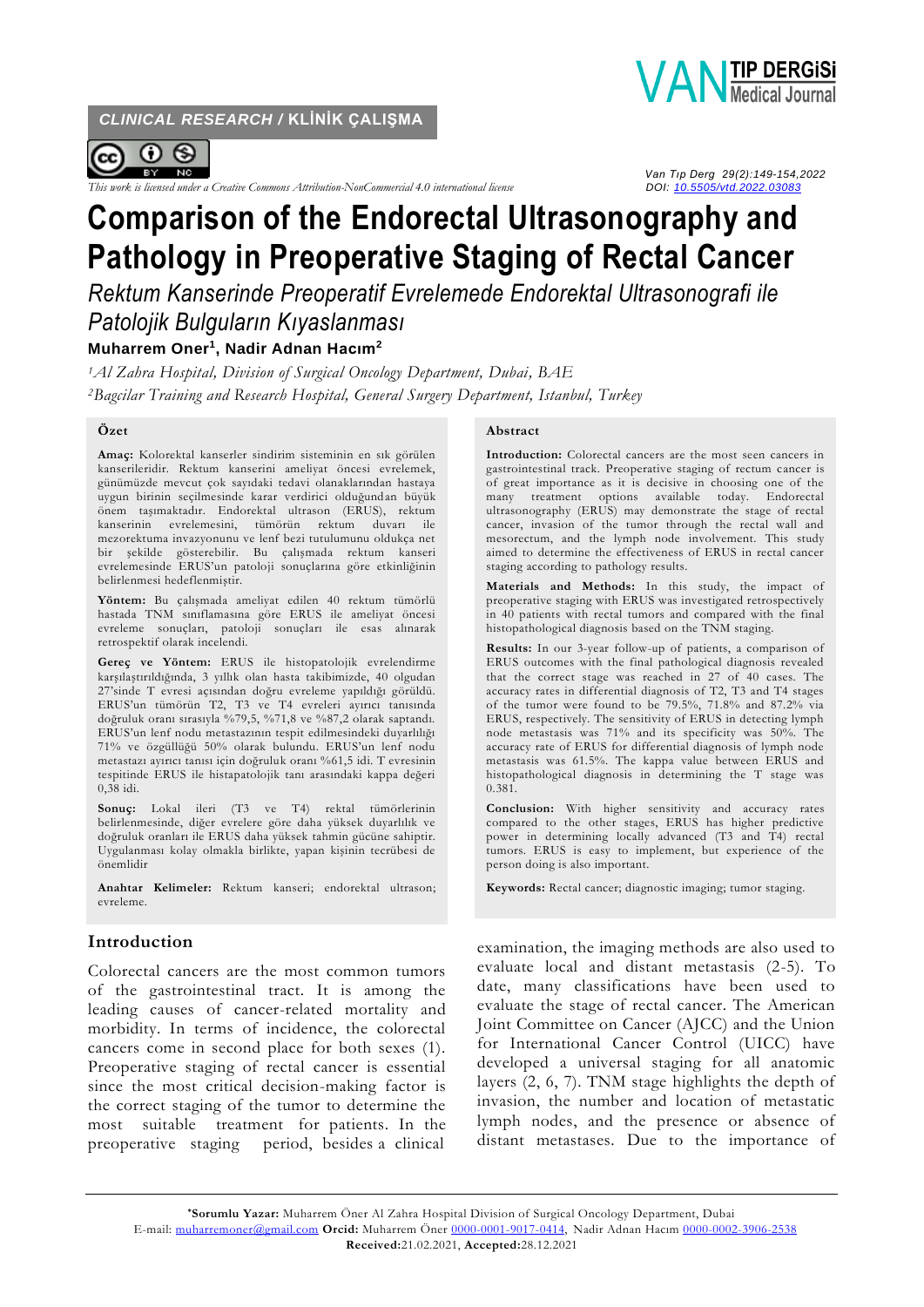staging, new tests have been used for staging of rectal tumors. Endorectal ultrasound (ERUS) demonstrates the stage of rectal cancer, invasion of the tumor into the rectal wall and the mesorectum, and lymph node involvement (5). Since all rectal layers can be observed by ultrasonographic staging of the rectal tumor, ERUS is useful in detecting tumor depth and lymph nodes, two critical prognostic factors in TNM staging. It plays a role in determining the choice of surgery and treatment modality to be applied. It can also be used for early detection of local recurrence during the postoperative followup of patients (5, 8, 9). There have been several imaging techniques for a complete, correct preoperative staging, including magnetic resonance imaging, multidetector computed tomography, and 18 F-fluorodeoxyglucosepositron emission tomography/computed tomography (10-13). These techniques have been used to predict the gold standard of postoperative verification of histopathological analysis for rectal tumors (11). However, these studies have yielded controversial outcomes. In this study, patients with a histopathological diagnosis of rectal cancer were analyzed to compare the preoperative staging via ERUS.

# **Materials and Methods**

All consecutive patients diagnosed with rectal cancer who were staged preoperatively by ERUS were retrospectively analyzed. Al Zahra Hospıtal Ethical approval of the institutional review of the board was obtained (The approval number: 2020.141301). The data was collected from the database of Şişli Etfal Research and Training Hospital, Istanbul, Turkey between 2001-2004. The interval between ERUS and surgery was approximately ten days, and the tumors were localized between 1 and 10 cm from the anal verge. Rectal cancer was staged using the AJCC-TNM classification.

## **T-Primary tumor**

Tx Primary tumor cannot be assessed

T0 No evidence of primary tumor

Tis Carcinoma in situ: intraepithelial or invasion of lamina propria

T1 Tumor invades submucosa

T2 Tumor invades muscularis propria

T3 Tumor invades through muscularis propria into subserosa or into non-peritonealized pericolic or perirectal tissues T4 Tumor directly invades other organs or structures and/or perforates visceral peritoneum

## **N-Regional lymph nodes**

NX Regional lymph nodes cannot be assessed

N0 No regional lymph node metastasis

N1 Metastasis in one to three regional lymph nodes

N2 Metastasis in four or more regional lymph nodes

### **M-Distant metastasis**

MX Distant metastasis cannot be assessed

M0 No distant metastasis

M1 Distant metastasis

The patients with preoperative neoadjuvant radiotherapy were also included. But, patients with occlusive tumors were omitted.

**ERUS technique:** For the ERUS examination, 5, 7, 10 MHz frequencies were used in the ultrasound device (B-K Medical Falcon 2101 Ultrasound machine w/8658T & 8658S transuder & printer, 2000) with a probe. An experienced endoscopist did the examinations with ballooncovered probes vented and filled with fluid, having 360 degrees of view. All studies were done with the same tool and by one person. Enema was applied to the patients before the procedure, and examinations were made in the Sims position. ERUS image and schematic view of the ERUS device, probes, and rectal layers used are given in Figure 1. Five layers of the rectal wall was observed in ERUS. Lymph nodes with a diameter of at least 5 mm were regarded as metastatic if they were well marginated and hypoechogenic. The findings of ERUS were staged according to the TNM criteria and compared with histopathological diagnoses.



Figure 1. a) Endorectal ultrasonography (ERUS) device, b & c) ERUS probes, d) ERUS image of the rectal layers, e) Schematic view of rectal layers.

**Statistical analysis:** Results of the histopathological analysis were regarded as the standard reference point for ERUS. Descriptive statistics were given as mean  $\pm$  standard deviation for continuous variables depending on their distribution. Numbers and percentages were used for categorical variables. Normality of the numerical variables was checked by the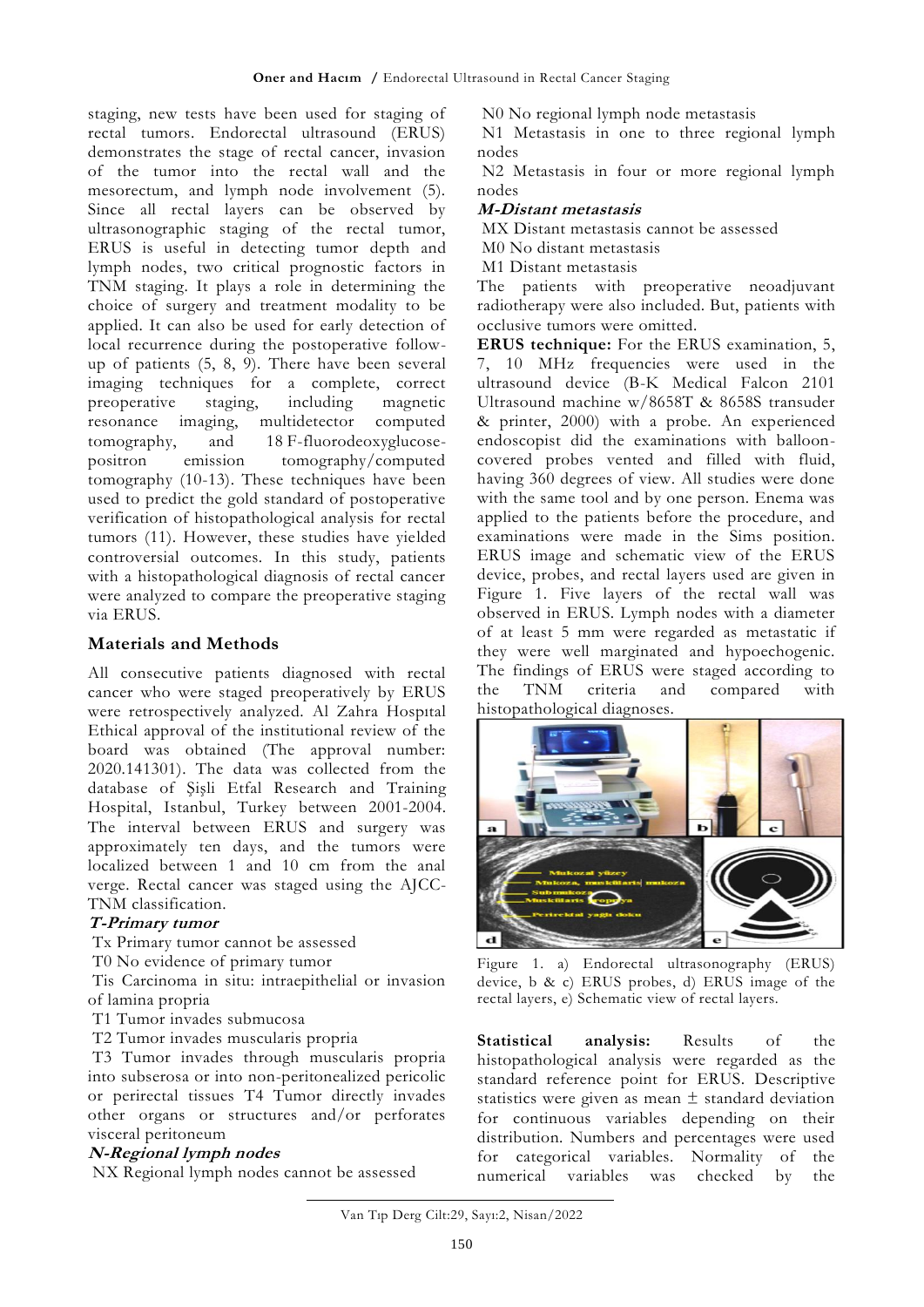Kolmogorov-Smirnov test. Sensitivity, specificity, positive predictive value, negative predictive value, and accuracy of ERUS were calculated for T and N staging considering the histopathological results. The correlation of the ERUS with the histopathology considering T stage of the tumors was compared by a kappa agreement coefficient *(*κ)*.* The kappa value was presented with its standard error and 95% confidence interval values. The degree of the aggrement was determined based on κ values as follows: slight (0- 0.2), fair (0.21–0.40), moderate (0.41–0.60), substantial (0.61–0.80), and almost perfect (0.81– 1.0).

**Table 1:** Demographics of the patients  $(n = 40)$ 

| Variable                                                           |                   |  |  |  |  |  |
|--------------------------------------------------------------------|-------------------|--|--|--|--|--|
| Age (year)                                                         | $61.68 \pm 13.19$ |  |  |  |  |  |
| Gender                                                             |                   |  |  |  |  |  |
| Male                                                               | 27(67.5)          |  |  |  |  |  |
| Female                                                             | 13(32.5)          |  |  |  |  |  |
| Stage with ERUS                                                    |                   |  |  |  |  |  |
| uT1                                                                | 1(2.5)            |  |  |  |  |  |
| uT2                                                                | 3(7.5)            |  |  |  |  |  |
| uT3                                                                | 29(72.5)          |  |  |  |  |  |
| uT4                                                                | 7(17.5)           |  |  |  |  |  |
| Diameter (cm)                                                      | $5.64 \pm 2.48$   |  |  |  |  |  |
| Diagnosis                                                          |                   |  |  |  |  |  |
| Adenocarcinoma                                                     | 36 (90)           |  |  |  |  |  |
| Mucinous adenocarcinoma                                            | 1(2.5)            |  |  |  |  |  |
| Malignant melanoma                                                 | 2(5)              |  |  |  |  |  |
| Signet ring cell carcinoma                                         | 1(2.5)            |  |  |  |  |  |
| Stages after pathological examination #                            |                   |  |  |  |  |  |
| pT1                                                                | 0(0)              |  |  |  |  |  |
| pT2                                                                | 10(25)            |  |  |  |  |  |
| pT3                                                                | 24(60)            |  |  |  |  |  |
| pT4<br>$(0, 1)$ and $\mathbf{v}$ and $\mathbf{v}$ and $\mathbf{v}$ | 6(15)             |  |  |  |  |  |

Mean  $\pm$  Standard deviation, : n (%), ERUS: Endorectal ultrasonography.

**Table 2:** Accuracy rates of endorectal ultrasonography in tumor (uT1-uT4) and lymph node staging (uN0, uN1) compared with pathological findings ( $pT1-pT4$ ) and ( $pN0$ ,  $pN1$ ).

|       | T staging |     |     |          | N staging |     |     |
|-------|-----------|-----|-----|----------|-----------|-----|-----|
|       | pT1       | pT2 | pT3 | pT4      |           | pN0 | pN1 |
| uT1   |           |     |     |          | uN0       | 15  |     |
| uT2   |           |     |     |          | uN1       |     |     |
| uT3   |           | O   | 21  |          |           |     |     |
| uT4   |           |     |     |          |           |     |     |
| Total |           | 10  | 24  | $\Omega$ |           |     | 18  |

#### **Table 3:** Predictive statistical values of ERUS.

|           |                | Sensitivity $(\%)$ | Specificity $(\%)$ | <b>PPV</b><br>(%) | <b>NPV</b><br>(%) | Accuracy<br>$($ %) |
|-----------|----------------|--------------------|--------------------|-------------------|-------------------|--------------------|
| T staging |                |                    |                    |                   |                   |                    |
|           | T2             | 22.2               | 96.7               | 80.6              | 66.7              | 79.5               |
|           | T <sub>3</sub> | 87.5               | 46.7               | 72.4              | 70.0              | 71.8               |
|           | T <sub>4</sub> | 66.7               | 90.9               | 57.1              | 93.8              | 87.2               |
| N staging |                |                    | 50                 | 63                | 60                | 61.5               |

The level of statistical significance with 0.95 confidence limits was set at  $p = 0.05$ . Statistical analysis was performed using a statistical package (IBM, SPSS software, 21.0, Chicago, IL, USA).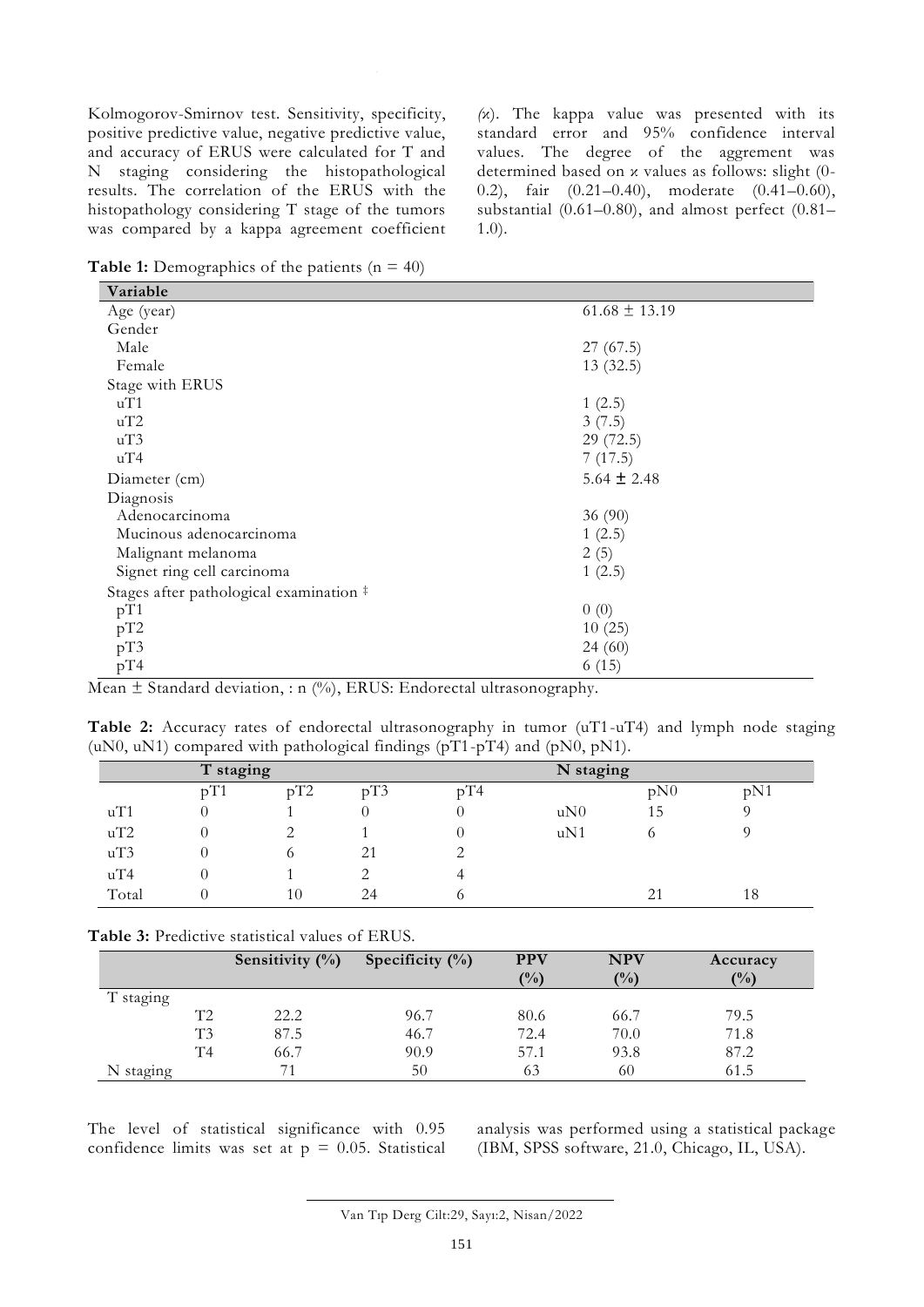#### **Results**

There were 40 patients with a mean age of 61.68  $\pm$ 13.19 years. The majority of the patients were male (67.5%). Adenocarcinoma was the most



Figure 2. (a, b) uT1 /  $pT2$ : A patient with an adenocarcinoma developed based on villous adenoma. By using endorectal ultrasonography (ERUS), the patient was diagnosed as uT1. Pathologically, the tumor was found to be invasive into the muscular layer and was diagnosed as pT2. (c, d) uT3 / pT4: The tumor filled the mesorectum and invaded into the mesorectal fascia. The tumor diagnosed as T3 stage with ERUS was reported at pT4 stage. (e, f) uT4  $/$  pT2: Since the mesorectum fascia margin could not be discriminated against in this patient, the tumor was imaged in ERUS as exceeding the mesorectum and evaluated at the uT4 stage. However, as observed macroscopically, the tumor was not invasive to the mesorectum and was reported at pT2.  $(g, h)$  uT3 / pT2: The tumor appeared to be invasive to the mesorectum due to a peritumoral inflammation was evaluated at uT3 stage by ERUS but was found at pT2 by the pathological examination of the specimen.

common pathological diagnosis detected in 36 patients (90%) (Table 1). According to ERUS, uT3 stage was the most common stage seen in 29 patients (72.5%). The mean diameter of the tumors was 5.64 ± 2.48 cm. Pathological analysis revealed that pT3 was the most common stage seen in 24 patients (60%). Comparing the findings of ERUS with pathological T staging at the end of a 3-year follow-up, 27 of 40 cases were correctly staged (Table 2). After the exclusion of a patient

with T2 tumor who was misdiagnosed as T1 via ERUS, the highest sensitivity of ERUS was detected for T3 tumors as 87.5%. For T4 tumors, ERUS had the accuracy rate of 87.2% that was higher than the other T stages (Table 3). Overstaging for ERUS was detected in nine patients (22.5%), whereas under-staging was seen in four patients (10%) (Figure 2). Thirty-nine patients were examined for the lymph node metastasis. There was one patient whose tumor could not be resected due to the local involvement of perirectal organs. Of 39 patients, uN0 and uN1 were reported in 15 (38.5%) and six patients (15.4%), respectively. There were nine patients (23.1%) with pN1 stage (Table 2). The total accuracy rate of ERUS in the differential diagnosis of lymph node metastasis was found to be 61.5. Besides, the sensitivity of ERUS was 71%, and the specificity was 50% (Table 3). The kappa agreement coefficient analysis showed that the correlation between ERUS and the histopathological analysis considering T staging was fair (κ=0.381, standard error=0.134, 95% CI: 0.118-0.644, p=0.001).

#### **Discussion**

In many studies, rectum tumor invasion's diagnostic accuracy has been reported as 81-94% by using ERUS (5, 9, 14, 15). Over staging was reported as approximately 10%, and under staging was around 5%. In a study by Garcia-Aguilar et al. (16) the preoperative diagnostic accuracy of rectal wall invasion by ERUS was found as 69%, over staging as 18%, and under staging as 13%. The sensitivity of ERUS to differentiate T3 tumors was 87.5% and the correct staging was achieved in 27 of 40 cases in this study. The accuracy rate for T4 tumors was determined to be 87.2%. Apart from subjective factors, difficulty in differentiating an adenoma from an early-stage carcinoma, inflammatory cell accumulation, desmoplastic changes, hypervascularity, and close relation to the anal canal may be due to clinical conditions affecting the accuracy of ERUS in detecting rectal lesions (5, 9, 16, 17). It has been suggested how much the tumor is invasive to the mesorectum affects the local recurrence and survival (18). In ERUS, the margins of the mesorectal fascia cannot be tracked precisely. The tumor is considered T4 if it is less than 1 mm closer to the mesorectal fascia. In the light of this information, high-resolution pelvic phase MRI can show us how much invasive T3 tumor is into the mesorectum. Significant accuracy rates have been obtained when compared to pathology specimens (5, 17). Several studies have compared the outcomes of rectal touch, ERUS, CT, and MRI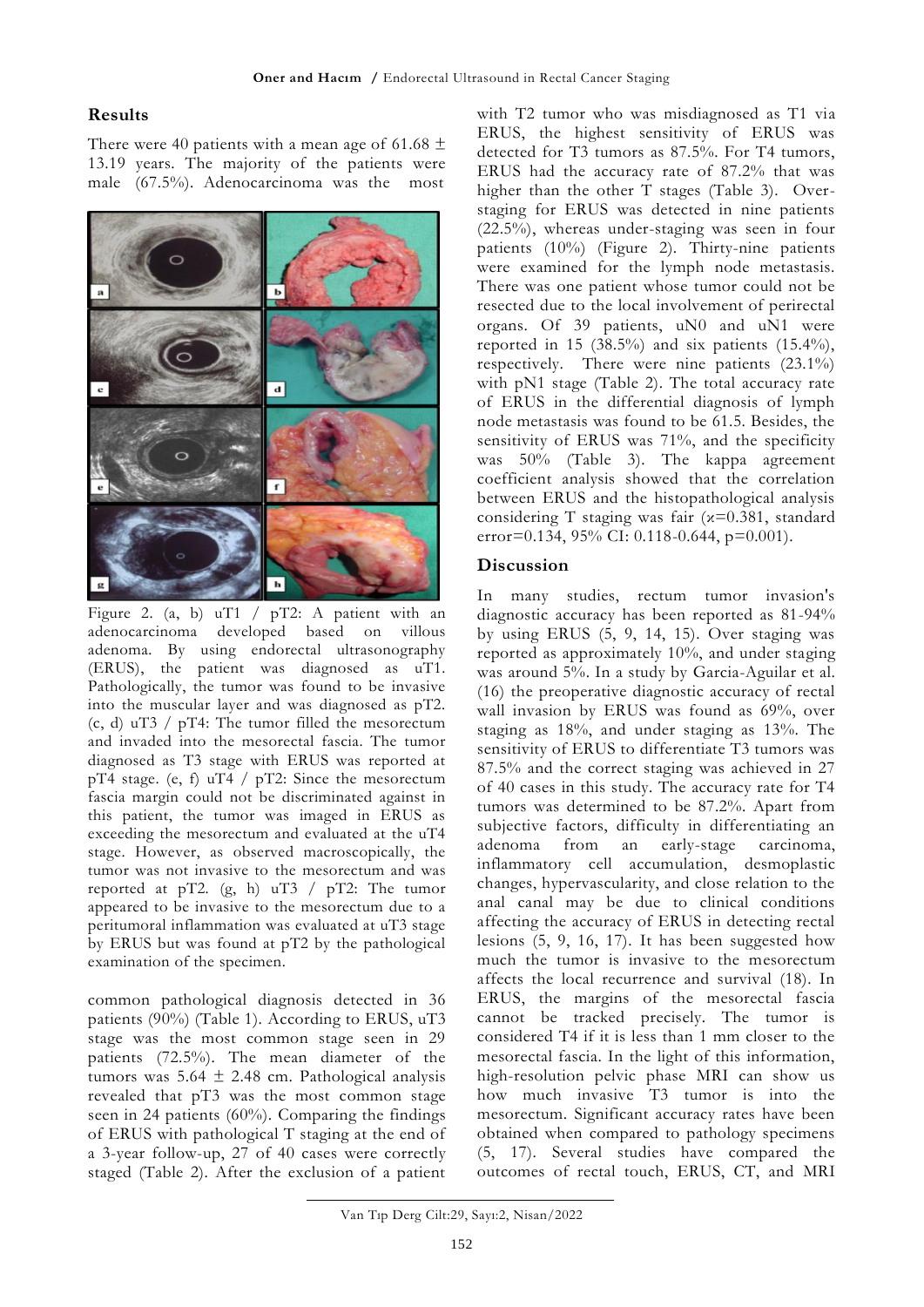evaluations in preoperative staging (3, 5, 6, 16-18). The MRI and CT are advantageous in showing the invasion to the surrounding tissues, the involvement of distant lymph nodes such as distant metastases, lateral pelvic nodes, and obturator lymph nodes. However, there is currently a lack of accurate indication of the depth of wall invasion by both imaging systems, which is crucial for the surgeon. Although transrectal MR, which is performed by combining an endorectal coil to the conventional MR technique, especially in T staging of rectum cancer, has the similar accuracy rates with ERUS, the cost of procedures is the most important reason why not widely used (9). In such suspicious cases, some authors recommend lymph node biopsy accompanied by ultrasound (7, 16, 17). It should also be noted that microscopic invasion can occur even in normalsized lymph nodes. It is recommended to use high frequency (10 MHz) probes to demonstrate micrometastases in lymph nodes with ERUS. Our study evaluated the lymph nodes of larger than 5 mm in size with ERUS at 10 MHz frequency. In 15 of 39 patients, we detected these lymph nodes, which is considered malignant by ERUS. Malignant lymphadenopathy was observed in 9 (60%) of these patients. In 24 of 39 patients, a malignant lymph node could not be observed with ERUS, but 37.5% of these patients had pathologically malignant lymphadenopathy. Today, the surgical treatment of rectal cancer varies according to stages. The treatment modalities of patients show differences after staging with ERUS. For instance, the small, polypoid, welldifferentiated T1 tumors located at 8-10 cm from the anal verge, which are well staged with ERUS, are treated with transanal (local) excision. On the other hand, the Miles operation is performed if the tumor margins hold the sphincter (19). And since its possibility of lymph node metastasis is very low, no additional surgical treatment is required. In patients with distal localization staged at T2 with ERUS, an RT or chemoradiotherapy and subsequent surgery can be applied to prevent local recurrence and increase survival, since the mesorectum's thickness in the distal rectum is significantly reduced (19). If the tumor is localized in the upper 1/3 of the rectum, the radical surgical interventions and postoperative chemotherapy are applied in tumors at T2 and T3 stages diagnosed with ERUS. If the tumor is localized in the middle 1/3 of the rectum, radical surgery is performed in uT2 tumors. According to the recent publications, the distance of tumors at the uT3 stage, diagnosed by ERUS, to the mesorectal fascia is investigated pelvic phase MRI. If it is more than 5 mm, a

surgical treatment and subsequent chemotherapy are applied (19, 20). uT3 tumors closer than 5 mm to the mesorectal fascia need preoperative RT or chemoradiotherapy to reduce local recurrence and prolong survival. If uT2 and uT3 tumors are in the lower 1/3 of the rectum, they need RT or chemoradiotherapy before surgery. uT4 tumors exactly need a preoperative RT or chemoradiotherapy regardless of the localization. Two other advantages of RT and chemotherapy before surgery are reducing adjuvant treatment toxicity and an increased possibility of sphincter preservation (19, 20). The limitations of ERUS are the inability to image the obstructive tumor's proximal regions, showing not very high diagnostic accuracy rate for the lymph nodes leading to a sub-staging. Since the tumor inflammation causes high staging, especially in T2 tumors because of its hypoechoic symptoms, ERUS may result in sub-staging. In this study, we aimed to evaluate the impact of preoperative ERUS compared with postoperative final pathological diagnosis in patients operated by one of the authors of the study. Operator dependency was another critical limitation in these studies. If possible, the examination performance by different physicians may help overcome intra- and inter-observer dependency problems.

# **Conclusion**

For preoperative staging of rectal tumors, ERUS can be used as an adjunctive technique for this purpose. Due to its variable accuracy and operator dependency, prospective studies with other staging techniques are needed to clarify controversial issues.

**Ethical Approval:** The study was approved by the institutional review of the board (The approval number: 2020.141301) and was conducted in accordance with the principles of the Declaration of Helsinki.

**Authorship Contributions:** Concept: M.Ö, Design: M.Ö, Data Collection or Processing: M.Ö, Analysis or Interpretation: M.Ö, N.A.H, Literature Search: N.A.H, Writing: M.Ö, N.A.H.

**Conflict of Interest:** The authors declared no potential conflicts of interest with respect to the research, authorship, and/or publication of this article.

**Financial Disclosure:** The authors received no financial support for the research, authorship, and/or publication of this article.

## **References**

1. Kuipers EJ, Grady WM, Lieberman D, Seufferlein T, Sung JJ, Boelens PG, et al.